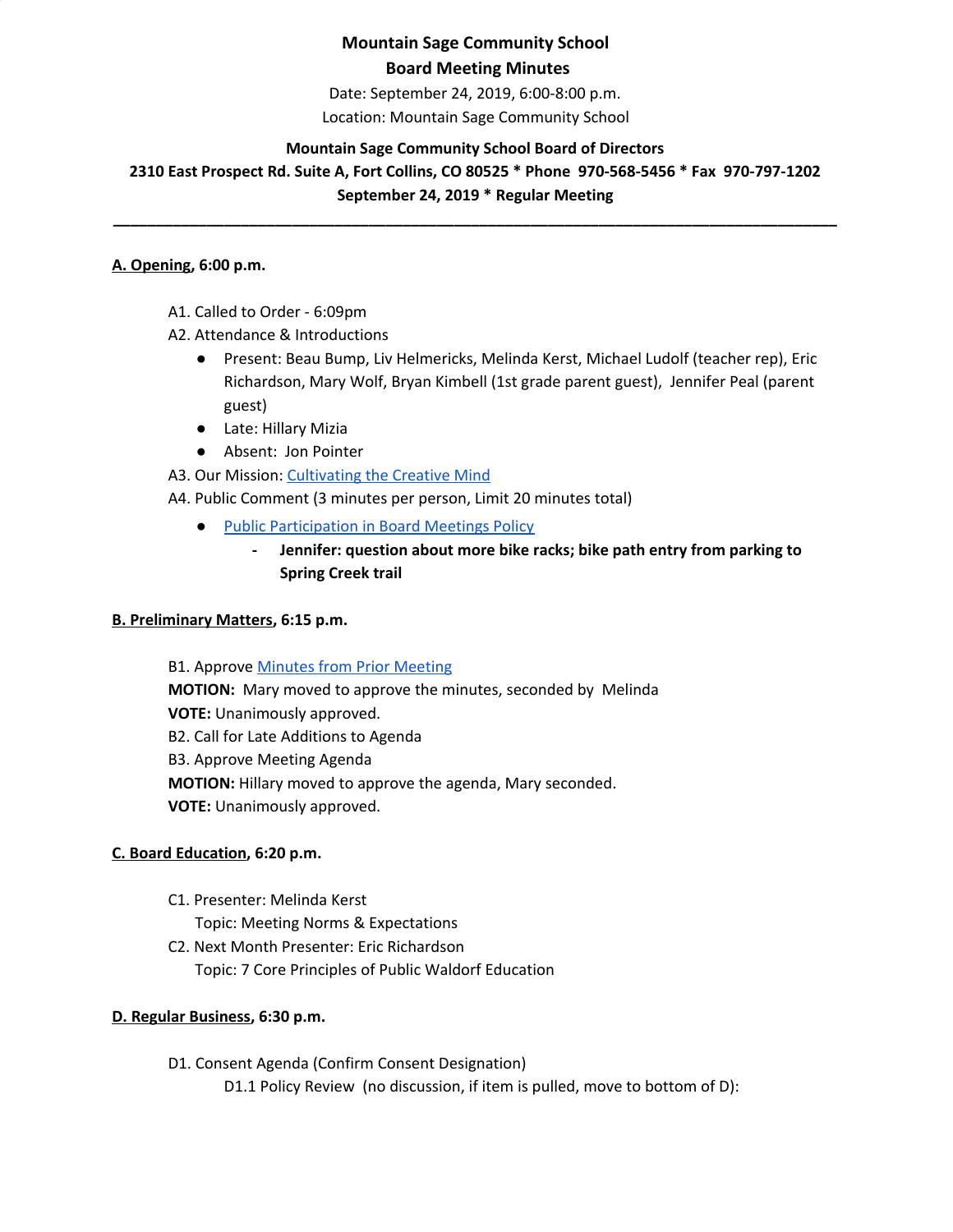# **Mountain Sage Community School Board Meeting Minutes**

Date: September 24, 2019, 6:00-8:00 p.m.

Location: Mountain Sage Community School

- School year schedule for policy review Eric
- D2. Review Strategic Plan

Current [Strategic](https://docs.google.com/spreadsheets/d/1bIEAL8S8NnDx9PPJRR79h1dLsXFMCh-t/edit#gid=925806025) Plan

D3. School Director's Report

D3.1 Preliminary SPF [\(1-Year,](https://drive.google.com/open?id=0BwYnvoGpYgfKWllmTE9rQld2cC1adjRDQWlwNHhfMGRrai0w) [Multi-Year\)](https://drive.google.com/open?id=0BwYnvoGpYgfKdlNvN29PbjdKY3pYNE10Zzc4RVgtS3RjRi1J)

- D3.2 Faculty Work
	- A. Roadmap to Literacy Bookstudy, READ Act Updates Using new software (Enrich)
	- B. Faculty Meeting Rhythm
		- With larger staff restructuring meetings some to adjust.
			- 1st week sharing and collaboration
			- 2nd week intervention data and student work, working as teams
			- 3rd week collaboration
			- 4th week enrichment study
	- C. Upcoming Professional Development
		- Workshop to prepare for parent-teacher conferences
		- Familiarity with assessment frameworks
	- D. Field Trip Reflections
		- Daytrips usually no problem working with PSD, though timing can still be
			- a challenge
		- Need independent travel
		- Overnight camping trips really should be planned in Fall. Volatility of Spring has been problematic.
		- 12-passenger vans means drivers do not have to have a special endorsement
	- E. School Safety
		- Follow the standard response protocol: <https://iloveuguys.org/srp.html>
		- Just had a fire drill
		- Shelter drill 9/25
		- Lockdown drill 9/27
	- F. Goal Setting and Peer Support Partners
		- Individuals will be helping to set their own goals
	- G. Homeschool Enrichment
		- Homeschool enrollment down a little this year, possibly competition with new program that opened this year.
- D3.3 Facility Update: Playground Work, and Church Partnership
	- New monkey bars plus 3-level pull-up bars
	- Discussion with the Church moving into the building next door. They don't plan to move in for a while (~a couple years).
- D3.4 Looking ahead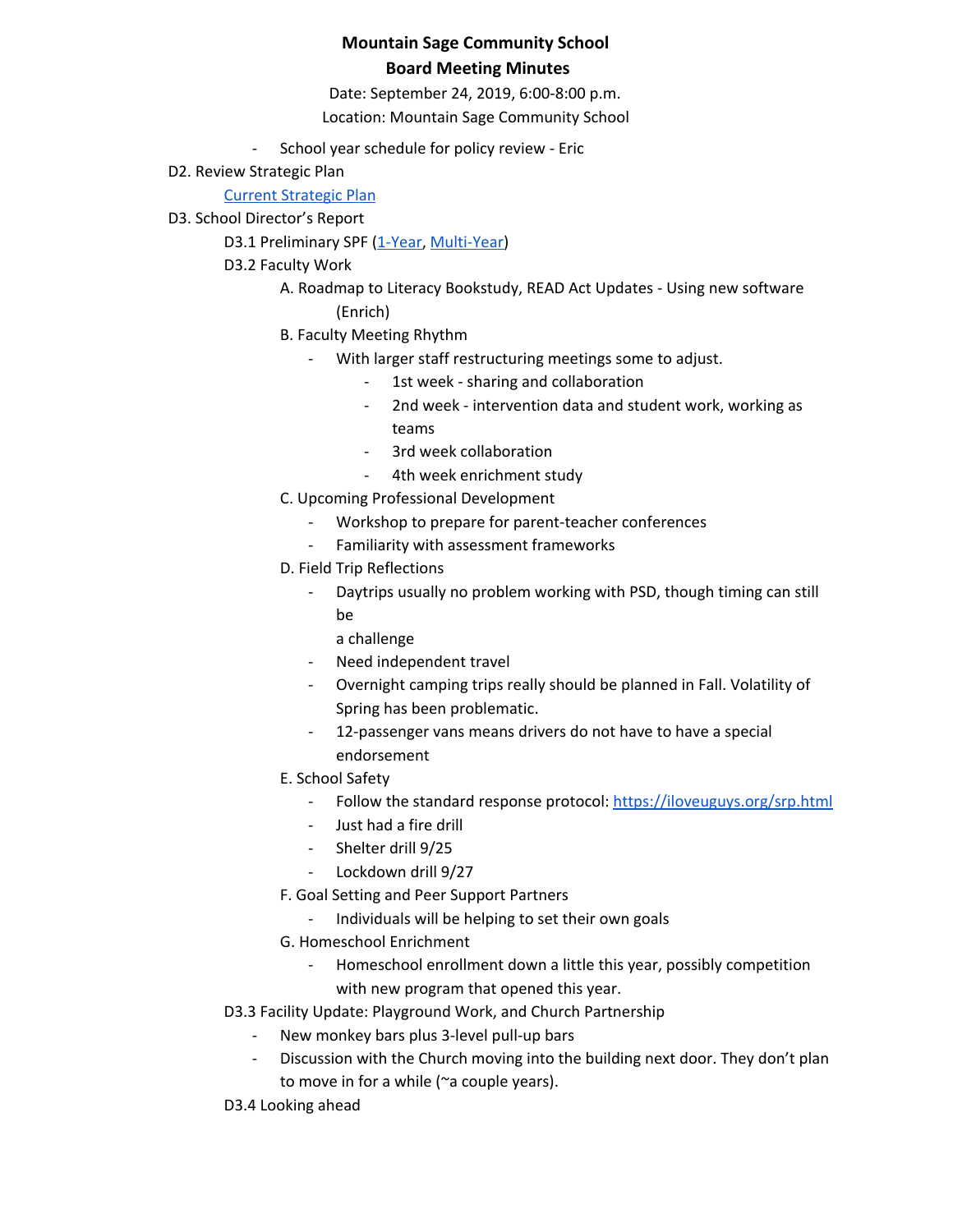# **Mountain Sage Community School Board Meeting Minutes**

Date: September 24, 2019, 6:00-8:00 p.m.

Location: Mountain Sage Community School

- Liv working with Kate, Nancy and teachers on guidance around handling behavior
- Brian K shared that Kate and Maddy have been amazing to work with, appreciating the whole-child approach.

### D4. Committee Updates

D4.1 Finance Committee Update

# Audit [information](https://drive.google.com/open?id=1PuNv0VMvSYMDpclECwSgjHOaFowAtdrS) to review before next meeting

- Revised budget draft at regular board meeting on 10/22
- Need to approve the official revised budget on 11/12 pending official count data being available
- Financial component regarding development coordinator
- Many in-flux variables addressed during finance comm. Meeting (audit, etc.)
- Board to discuss new auditors -- expenses associated with a putative change
- Getting quotes for new auditors
- 2020-21 budget auditor expense will be substantial increase
- Timing issues with bonus program starting July 1; some contracts ended June 30
- D4.2 Facilities Committee Update
	- The Facilities Committee (Liv, Jon, and Amanda) have had two meetings now and are meeting every other week on Thursday mornings. We have mapped out our selection criteria and weighting for the trade study, and are now gathering data for our current facilities setup. Some research related to BEST grant ties in.
- D4.3 Fundraising Committee Update ([Executive](https://docs.google.com/document/d/11zNpRK1kWrs0D_Y685p714xGiXFiWqAnFh176kqVT58/edit?usp=sharing) Summary)
	- Looking for new members -- include in president welcome letter?
	- October 15 rollout
- D4.4 School Accountability Committee Update
	- Meeting in October
- D4.5 Board Logistics Committee Update ([Report](https://docs.google.com/document/d/1Tcl6gDitiMz6msIG8CQ_VLeJQHvwWKMAViFY3QVOOoo/edit?usp=sharing))
	- D4.5.1 Election Process
		- Will need to elect at least 2 new board members
		- Hillary's seat will be open following the end of her term this year
	- D4.5.2 Monthly Meeting Rotation

## The following due to time constraints will be moved to the business session on 10/8/2019 or the regular board meeting on 10/22/2019 as permitted.

D5. Ite[m](https://docs.google.com/document/d/12S6s-qevYMsnj8Cr2yw6uMO7S7hL3gz2oKvXZk5ZndQ/edit)s of the Month (from Board [calendar](https://docs.google.com/document/d/12S6s-qevYMsnj8Cr2yw6uMO7S7hL3gz2oKvXZk5ZndQ/edit))

- D5.1 Sep: Welcome letter to school community Beau
- D5.2 Sep: First draft of audit to PSD on meeting agenda (move to October) Liv/BM
- D5.3 Sep: Review School Performance Framework and results from previous

spring